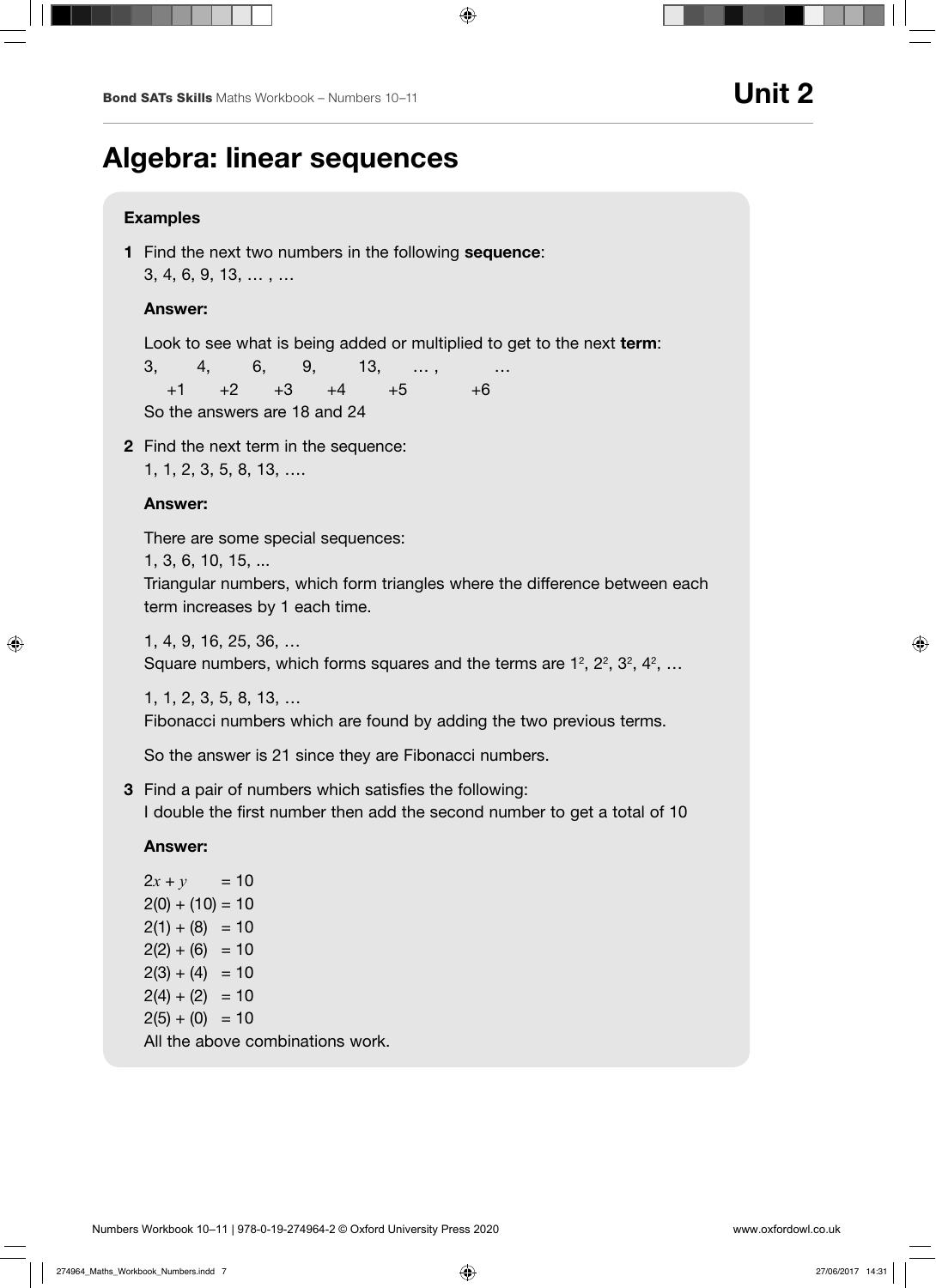|                                                 | (A) Answer these questions. You do not need to show your workings out.                      |                                                                                                                                                                                                                                                 |                                            |  |          |  |  |  |  |  |  |  |  |  |
|-------------------------------------------------|---------------------------------------------------------------------------------------------|-------------------------------------------------------------------------------------------------------------------------------------------------------------------------------------------------------------------------------------------------|--------------------------------------------|--|----------|--|--|--|--|--|--|--|--|--|
|                                                 | 1 Find the next two terms in the following sequence:<br>$5, 6, 7, 8, 9, \ldots, \ldots$     |                                                                                                                                                                                                                                                 |                                            |  |          |  |  |  |  |  |  |  |  |  |
|                                                 | <b>2</b> Find the next two terms in the following sequence:<br>$12, 15, 18, 21, 24, \ldots$ |                                                                                                                                                                                                                                                 |                                            |  |          |  |  |  |  |  |  |  |  |  |
|                                                 | 3 Find the next two terms in the following sequence:<br>$15, 13, 11, 9, 7, \ldots$          |                                                                                                                                                                                                                                                 |                                            |  |          |  |  |  |  |  |  |  |  |  |
|                                                 |                                                                                             | 4 Find the next two terms in the following sequence:<br>$2, 2, 4, 6, 10, \ldots, \ldots$                                                                                                                                                        |                                            |  |          |  |  |  |  |  |  |  |  |  |
| Circle your answers to the following questions. |                                                                                             |                                                                                                                                                                                                                                                 |                                            |  |          |  |  |  |  |  |  |  |  |  |
|                                                 | 5 I add the first number to three lots of the second number and the result is 10            |                                                                                                                                                                                                                                                 |                                            |  |          |  |  |  |  |  |  |  |  |  |
|                                                 | $a \; 1, 2$                                                                                 | <b>b</b> 2, 3                                                                                                                                                                                                                                   | <b>c</b> 8, 1 <b>d</b> 5, 2                |  | $e$ 4, 2 |  |  |  |  |  |  |  |  |  |
|                                                 | 6 add twice the first number to the second number and the result is 14                      |                                                                                                                                                                                                                                                 |                                            |  |          |  |  |  |  |  |  |  |  |  |
|                                                 | a, 4, 5                                                                                     | <b>b</b> 5, 4                                                                                                                                                                                                                                   | <b>c</b> 10, 4 <b>d</b> 4, 1 <b>e</b> 3, 4 |  |          |  |  |  |  |  |  |  |  |  |
|                                                 |                                                                                             | 7 I add three times the first number to two lots of the second number and the result is 13                                                                                                                                                      |                                            |  |          |  |  |  |  |  |  |  |  |  |
|                                                 | $a$ 10, 3                                                                                   | <b>b</b> 3, 2.5 <b>c</b> 2.5, 6.5 <b>d</b> 3, 2                                                                                                                                                                                                 |                                            |  | $e$ 4, 2 |  |  |  |  |  |  |  |  |  |
|                                                 | (B) Answer these questions and show your workings out.                                      |                                                                                                                                                                                                                                                 |                                            |  |          |  |  |  |  |  |  |  |  |  |
|                                                 | and 7 squares?                                                                              |                                                                                                                                                                                                                                                 |                                            |  |          |  |  |  |  |  |  |  |  |  |
|                                                 |                                                                                             | Four matches are arranged to make a square, as above. More matches are added to make<br>2 squares, and then 3 squares. How many matches will be needed to make 4 squares<br>4 squares require _____ matches.<br>7 squares require ____ matches. |                                            |  |          |  |  |  |  |  |  |  |  |  |
|                                                 | Show your workings                                                                          |                                                                                                                                                                                                                                                 |                                            |  |          |  |  |  |  |  |  |  |  |  |

13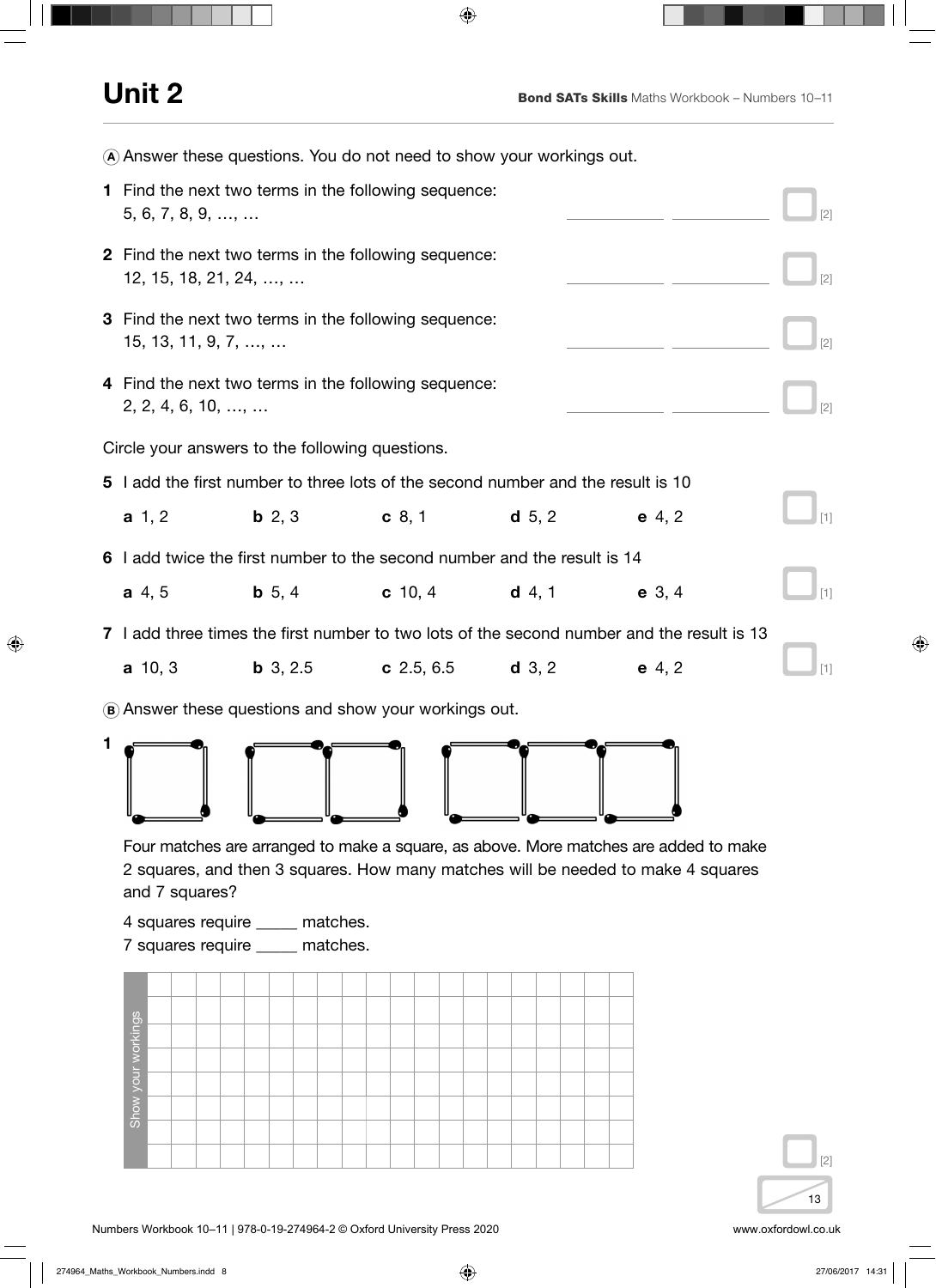

 Two pens and two pencils cost £3.70. Which of the following prices are correct? Circle the correct options.

- a pen £1.30, pencil £0.45
- b pen £1.30, pencil £0.55
- c pen £1.25, pencil £0.65
- d pen £1.15, pencil £0.70
- e pen £1.05, pencil £0.80



A restaurant has different arrangements of tables and chairs. Above you can see them using one, two and three tables.

How many chairs are needed with 4 tables and 10 tables?

4 tables require \_\_\_\_\_\_\_\_\_\_\_ chairs. 10 tables require \_\_\_\_\_\_\_\_\_\_ chairs. Show your workings Show your workings

4

[2]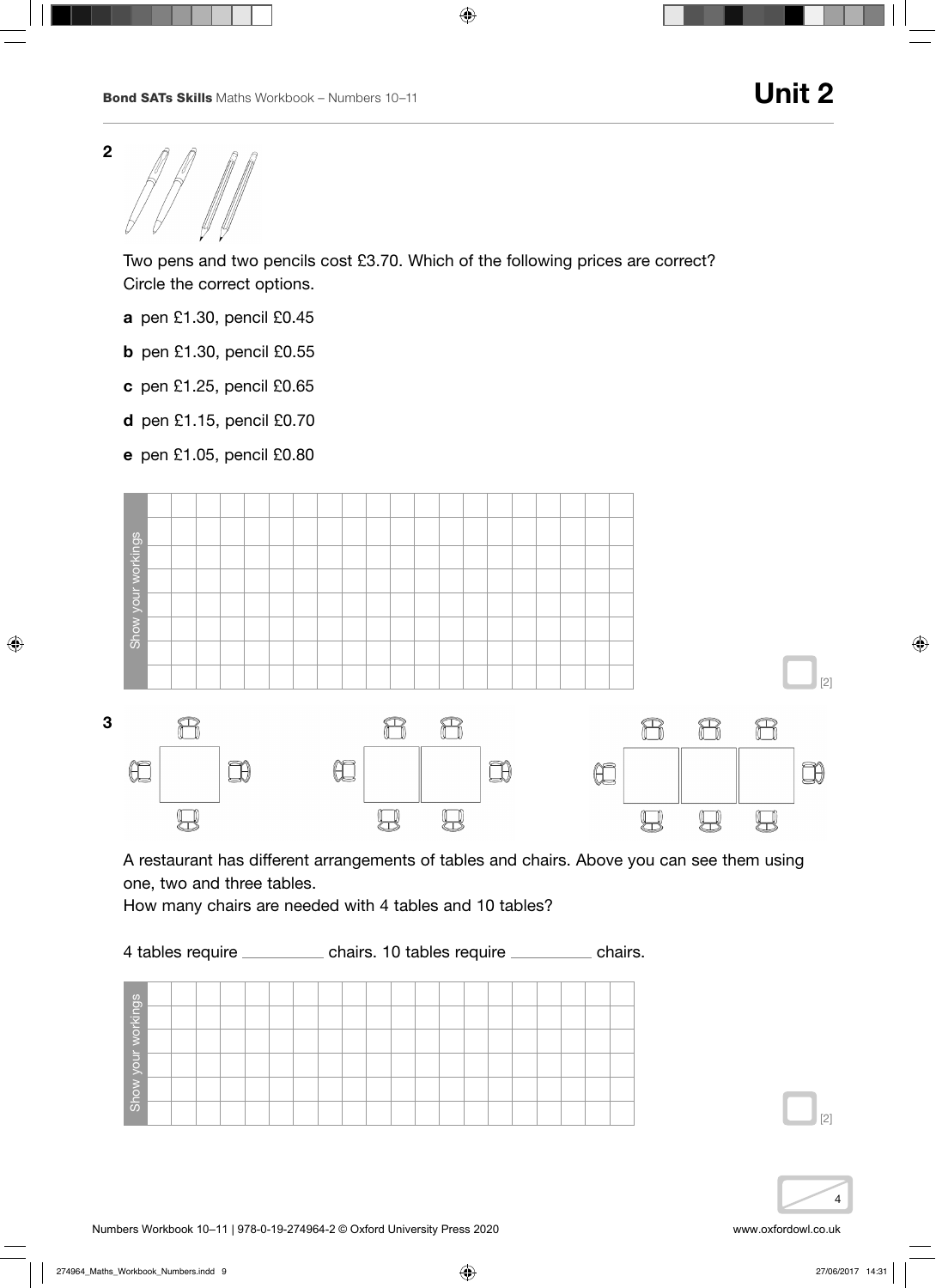4 The Bond family have three triplets at primary school and a pair of twins at secondary school. Their combined ages are 47. How old are the children?

|                                                                                         |                                                                                           |  |                   | The triplets are _____ and the twins are _____ or, the triplets are ____ and the twins are _____. |  |  |          |            |  |  |              |  |  |           |  |  |  |             |  |  |
|-----------------------------------------------------------------------------------------|-------------------------------------------------------------------------------------------|--|-------------------|---------------------------------------------------------------------------------------------------|--|--|----------|------------|--|--|--------------|--|--|-----------|--|--|--|-------------|--|--|
| Show your workings                                                                      |                                                                                           |  |                   |                                                                                                   |  |  |          |            |  |  |              |  |  |           |  |  |  |             |  |  |
|                                                                                         |                                                                                           |  |                   |                                                                                                   |  |  |          |            |  |  |              |  |  |           |  |  |  |             |  |  |
|                                                                                         | C Answer these questions. You do not need to show your workings out.                      |  |                   |                                                                                                   |  |  |          |            |  |  |              |  |  |           |  |  |  |             |  |  |
| 1 Find the next two terms in the following sequence:<br>7, 5, 3, 1, ,                   |                                                                                           |  |                   |                                                                                                   |  |  |          |            |  |  |              |  |  |           |  |  |  |             |  |  |
| 2 Find the next two terms in the following sequence:<br>$2.3, 5.2, 8.1, \ldots, \ldots$ |                                                                                           |  |                   |                                                                                                   |  |  |          |            |  |  |              |  |  |           |  |  |  |             |  |  |
|                                                                                         | 3 Find the next two terms in the following sequence:<br>3, 4, 6, 9, 13, ,                 |  |                   |                                                                                                   |  |  |          |            |  |  |              |  |  |           |  |  |  | $\vert$ [2] |  |  |
|                                                                                         | Circle the correct answers below.                                                         |  |                   |                                                                                                   |  |  |          |            |  |  |              |  |  |           |  |  |  |             |  |  |
|                                                                                         | 4 I add the first number to three lots of the second number and the result is 9.4         |  |                   |                                                                                                   |  |  |          |            |  |  |              |  |  |           |  |  |  |             |  |  |
|                                                                                         | <b>a</b> 6.3, 3.1 <b>b</b> 2.3, 2.2 <b>c</b> 6.1, 1.1 <b>d</b> 5.2, 1.1 <b>e</b> 1.1, 3.1 |  |                   |                                                                                                   |  |  |          |            |  |  |              |  |  |           |  |  |  | [1]         |  |  |
|                                                                                         | 5 I add half the first number to twice the second number and the result is 8              |  |                   |                                                                                                   |  |  |          |            |  |  |              |  |  |           |  |  |  |             |  |  |
|                                                                                         | a 6.8, 2.3                                                                                |  | <b>b</b> 1.7, 2.3 |                                                                                                   |  |  |          | c 6.8, 4.6 |  |  | $d$ 10, 2    |  |  | e 10, 1   |  |  |  | $[1]$       |  |  |
|                                                                                         | 6 I add three times the first number to half of the second number and the result is 9     |  |                   |                                                                                                   |  |  |          |            |  |  |              |  |  |           |  |  |  |             |  |  |
| a, 2, 8                                                                                 |                                                                                           |  | $b 3, 0$          |                                                                                                   |  |  | c 0, 4.5 |            |  |  | $d$ 2.3, 4.3 |  |  | $e 5, -6$ |  |  |  | $[1]$       |  |  |